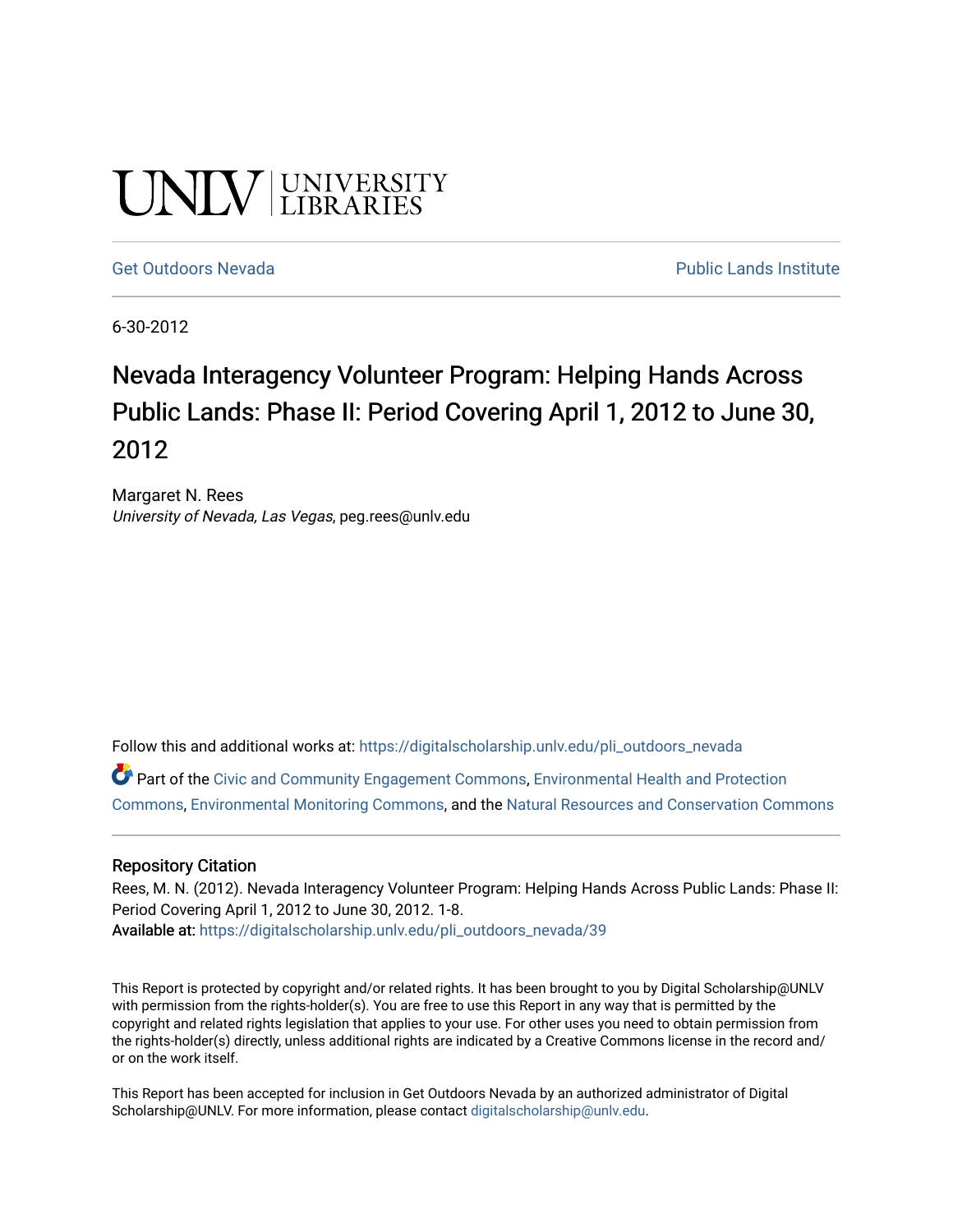

### **QUARTERLYPROGRESS REPORT**

University of Nevada, Las Vegas Period Covering April 1, 2012 to June 30, 2012

Cooperative Agreement Number H8R07060001 Task Agreement Number J8R07070001

Nevada futeragency Vohmteer Program: Helping Hands Across Public Lands - Phase II

#### Executive Summary

- The number of records in the volunteer database increased by 14.4% over the last quarter. The database now contains 8,087 records.
- Results show an average of 956 visits per month, and an average of 3,015 pages viewed per month.
- Get Outdoors Nevada supported 11 volunteer events in a variety of ways. These events utilized 388 volunteers who contributed approximately 1,351 hours of service.
- The team continues planning an alternative bus tour.
- The team is negotiating a media plan, to be rolled out in July.
- The IVP team has started planning for the annual volunteer recognition banquet.
- One volunteer training was conducted.

#### Task 1. Refine and maintain a quality Web-based volunteer database.

The Volgistics volunteer database is now populated with 8,087 records. *(See Figure 1).* The number of volunteers in the database increased by 14.4 % over the quarter.



Fig. 1 above shows the number of records in the database of volunteers.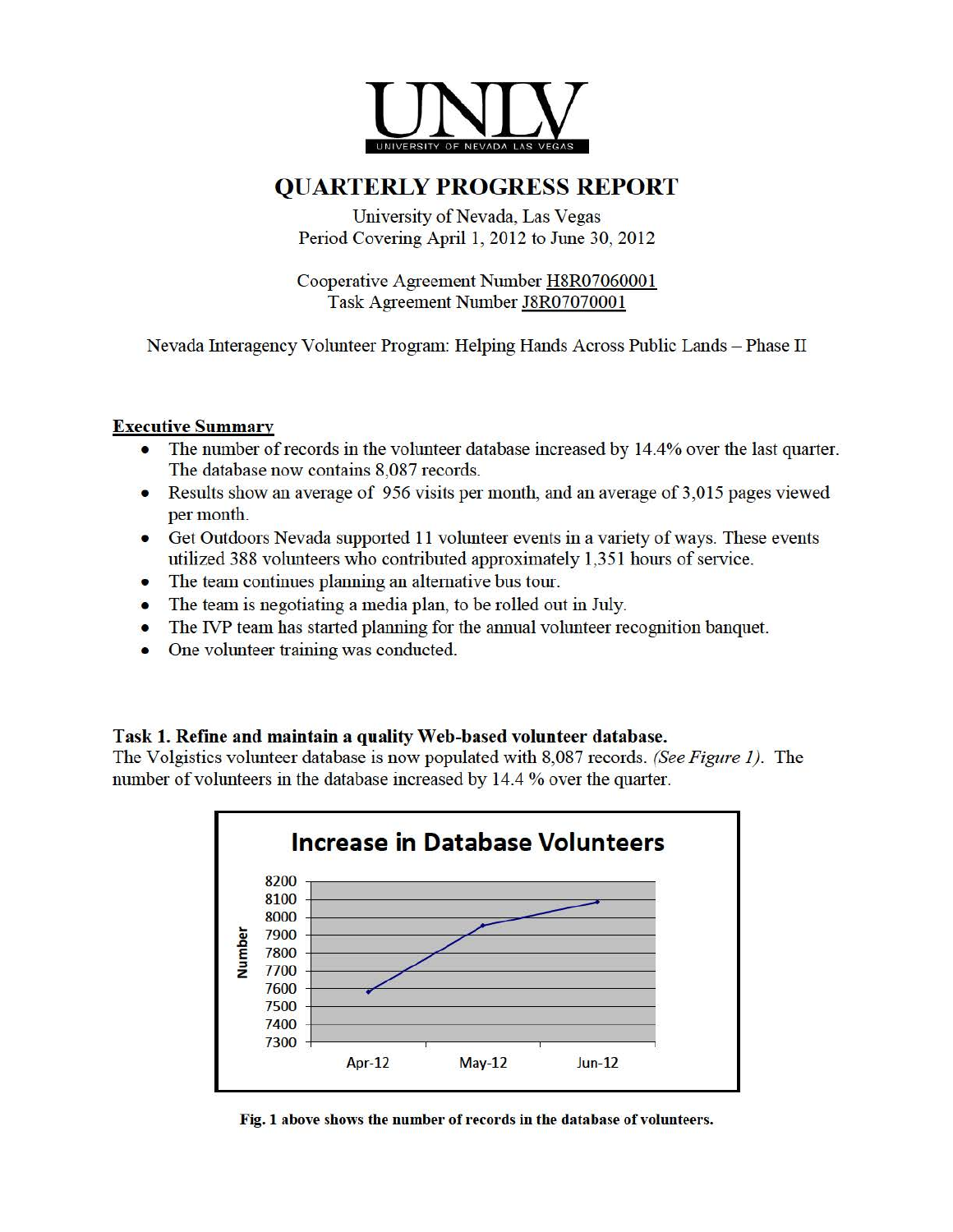#### Task 2. Manage, update, and administer an IVP Website.

Average website activity decreased; results are as follows:

- An average of956 visits per month, a decrease from an average of 1,259 visits per month last quarter.
- An average of 2,177 pages viewed per month, a decrease from an average of  $3,015$  visits per month last quarter (See Fig. 2 below.)



Fig. 2 Get Outdoors Nevada Website Activity

#### Task 3. Evaluate and revise, as appropriate, Standard Operating Procedures (SOPs) for all areas of interagency volunteer management.

The Interagency Volunteer Team (IVP) met four times during the quarter, with its primary focus on sustainability, annual volunteer recognition banquet, media campaign, updating charter & workplan, and planning for fall events and training schedule.

#### Task 4. Evaluate and update strategies and tools for volunteer recruitment.

The IVP team continues to create and send out a monthly newsletter, which includes information on how to volunteer for upcoming volunteer opportunities. These opportunities include episodic volunteer opportunities, as well as operation volunteer opportunities. The IVP team also continues to recruit volunteers through *volunteer.gov* and their own agency websites.

During this quarter the IVP team did not attend any community outreach events.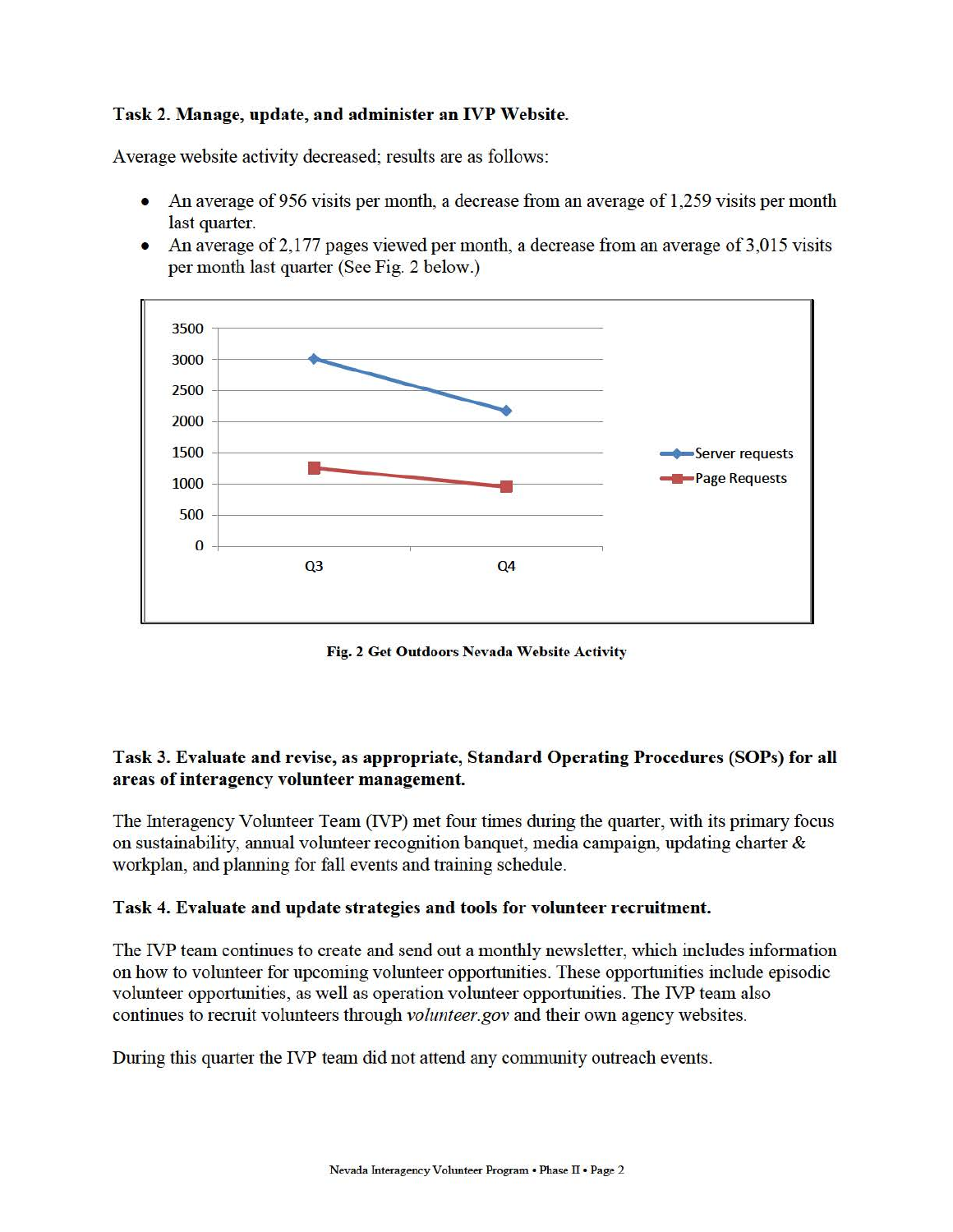| <b>Event Name</b> | Number of<br><b>Direct Contacts</b> | Number added to<br><b>Mailing List</b> |
|-------------------|-------------------------------------|----------------------------------------|
|                   |                                     |                                        |
|                   |                                     |                                        |
|                   |                                     |                                        |

#### **Table 1. Community Outreach Attendance April 1, 2012 – June 30, 2012**

#### **Task 5. Support Agency Departments and SNAP Teams with conservation projects that require volunteer workforce on the public lands.**

The IVP team continues to work with other SNAP teams to provide logistical support for volunteer events. The Public Lands Institute provided support for the following 11 events which are summarized in Table 2.

#### **From Road to Wild: Lovell Canyon Road Restoration**

April 5, 2012- Lovell Canyon- USFS

On March 31st and April 5th a total of 23 volunteers helped the crew restore an old vehicle disturbance. Volunteers and crew restored 414 linear feet of old road bed by decompacting and installing vertical mulching. They also reinforced the rock barricade that prevents vehicles from entering wilderness. In addition 3 campfire rings were removed and 3 bags of trash hauled out.

#### **Red Rock Days**

April 14, 2012- Red Rock Canyon NCA- BLM 40 volunteers arrived and removed 1 mile of dangerous overgrowth from the Scenic Drive.

#### **National Wildlife Week: Habitat Restoration Weed Pull**

April 14, 2012- Desert NWR- USFWS

On a drizzly day perfect for removing invasive species on the Desert NWR, 28 volunteers led by FWS staff and SNAP SCAs enthusiastically cleared 2 species of intruding weeds from 2.23 acres of newly created wetland near Corn Creek Station Headquarters. The groups consisted of volunteers from Nevada Conservation Corps, Boy Scout Pack 132, Cub Scout Pack 204 and local citizens.

Photos:https://picasaweb.google.com/WildStewards/PullingWeedsAtCornCreekDNWR?authuser =0&authkey=Gv1sRgCMetu8r7sfWduAE&feat=directlink

#### **Celebrate Earth Day**

April 21 and 22, 2012- Lovell Canyon- USFS

What better way to celebrate Earth Day than to get boots on the ground and do some restoration work. That's what our southern Nevada crew did with the help of 6 volunteers over Earth Day weekend. On Saturday they worked in the La Madre Wilderness naturalizing an illegal road by decompacting and vertical mulching. The afternoon was spent in picking up nearly 500 pounds of trash that mostly consisted of glass, shell casings and long left targets. The next morning more restoration work was to be done on yet another illegal road. In all 872 feet of two-track road was actively restored not to mention the passively restored road that will return to nature on its own due to the lack of new trespass.

Photos:https://picasaweb.google.com/110338301146228699074/EarthDayWeekend?authkey=Gv 1sRgCKeHz7-cjai7EA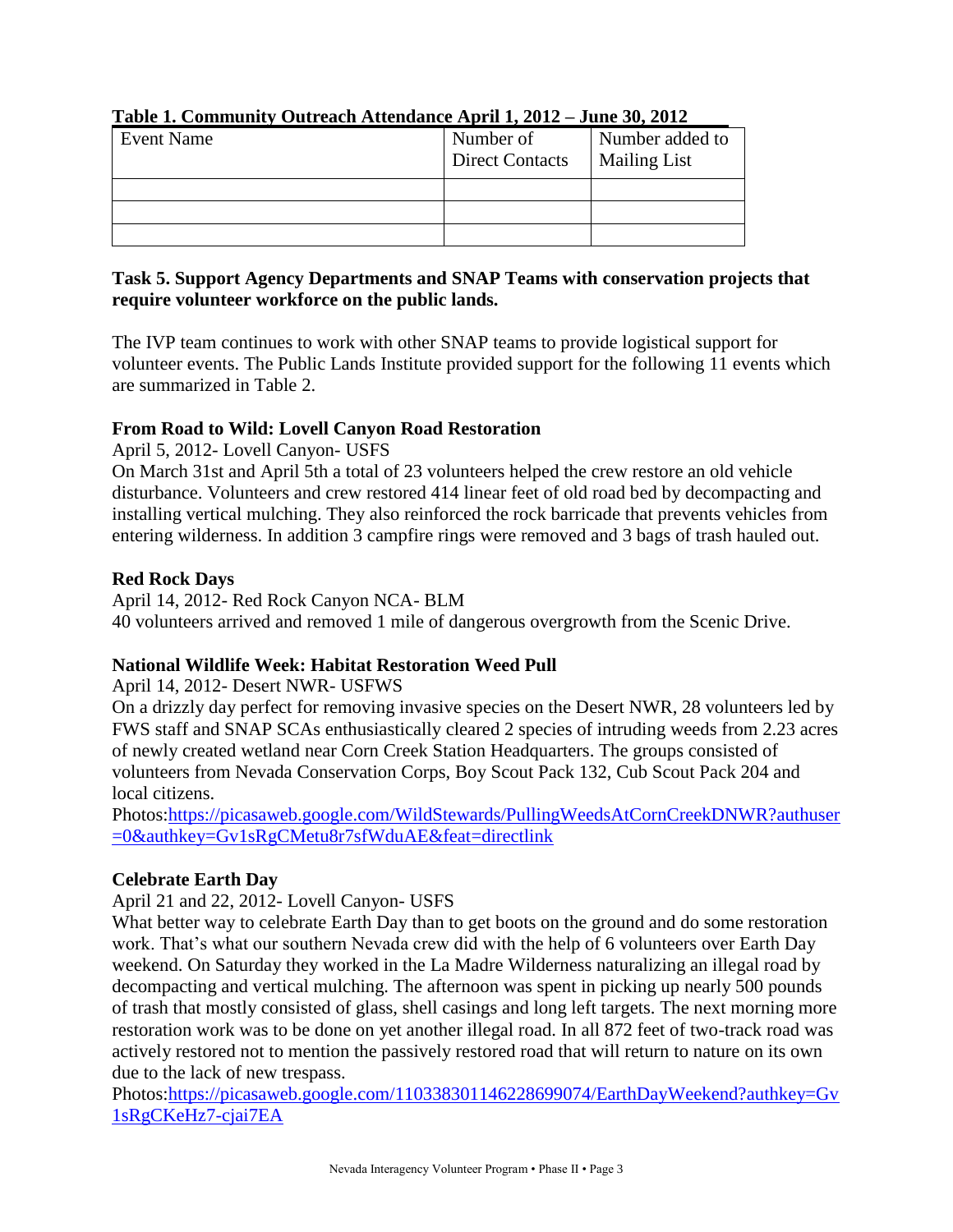#### **Carp Rodeo**

April 28, 2012- Paharanagat NWR- USFWS

On an excellent day for fishing, volunteers helped stage and staff the  $2<sup>nd</sup>$  Annual Pahranagat Carp Rodeo. Southern Nevada family anglers removed 47 carp from Upper Pahranagat Lake. Volunteers included members of the Nevada Naturalists and local Alamo and Las Vegas citizens.

#### **Great American Clean-Up**

April 28, 2012- La Madre Area- BLM 62 volunteers removed 60 cubic yards of trash.

#### **Joing Hands Seed Collection**

May 5, 2012- Lake Mead NRA- NPS

Eight volunteers showed up to collect approximately three gallons of seeds near the Boulder Beach Picnic Area. Volunteers worked for 3 hours each using either a racket or their hands to collect seeds. Seeds were collected from brittlebush and the sweetbush. High winds made seed collection very difficult as the seeds would blow out of the containers.

#### **South McCullough Trash Rodeo**

May 5, 2012- South McCullough Wilderness- BLM

On Saturday May 5th a group of 23 hardworking volunteers from southern Nevada generously donated their Saturday to improve the wilderness character in the South McCullough Wilderness. By the end of the day the volunteers had picked over 85 cubic yards of trash not to mention 20 old tires that someone thoughtlessly dumped in the desert.

Photos:https://picasaweb.google.com/110338301146228699074/SouthMcCulloughRubbishRode o?authkey=Gv1sRgCJ-Io87Zo4GCHw

#### **Pick Up Nevada**

May 6, 2012- Sunrise Manor- BLM 23 volunteers, including 5 Pick Up America artists http://pickupamerica.org/#/about/tour, removed 40 cubic yards of trash and debris from Sunrise Manor.

#### **Spring Cleaning 2012**

May 12, 2012- Spring Mountains NRA- USFS 169 volunteers removed 2,230 pounds from Lee and Kyle Canyons and Deer Creek Hwy in the Spring Mountains NRA.

#### **Cache In Trash Out**

May 19, 2012- Desert NWR- USFWS

Six volunteers traveled from Corn Creek to the Desert Pass Campground along the Mormon Well Rd. Between the campground and the Mormon Well area these volunteers and partners removed 344ft of pipe. This pipe will be recycled as deep water irrigation pipes in restoration areas around Corn Creek. They also removed 5 cubic yards of trash from a back country spring in mule deer habitat. Much of this debris was plastic which can have deleterious affects to deer that consume it. Metal debris was collected at Corn Creek to be recycled as scrap in the future.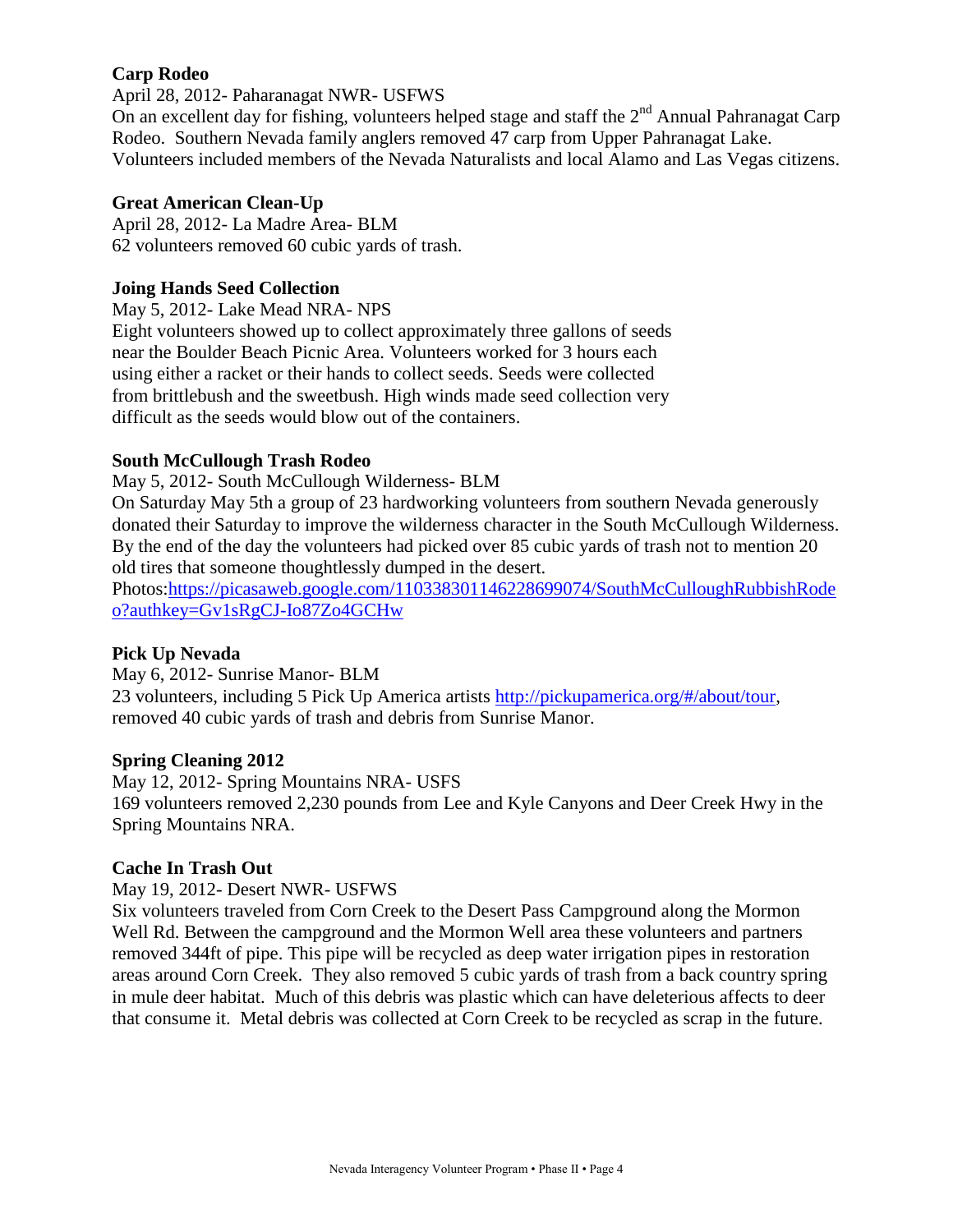| Date               | Agency       | Location           | Nature of Work | Number of<br>Volunteers | Accomplishments                                                                                                                                                                                                                                                                                                               | Total<br>Volunteer<br>Hours |
|--------------------|--------------|--------------------|----------------|-------------------------|-------------------------------------------------------------------------------------------------------------------------------------------------------------------------------------------------------------------------------------------------------------------------------------------------------------------------------|-----------------------------|
| 04/05/12           | <b>USFS</b>  | Lovell Canyon      | Restoration    | 23                      | Volunteers and<br>crew restored 414<br>linear feet of old<br>road bed by<br>decompacting and<br>installing vertical<br>mulching. They<br>also reinforced the<br>rock barricade that<br>prevents vehicles<br>from entering<br>wilderness. In<br>addition 3 campfire<br>rings were removed<br>and 3 bags of trash<br>hauled out | 92                          |
| 04/14/12           | <b>BLM</b>   | Red Rock<br>Canyon | Restoration    | 40                      | Removed 1 mile of<br>dangerous<br>overgrowth from<br>the Scenic Drive.                                                                                                                                                                                                                                                        | 160                         |
| 04/14/12           | <b>USFWS</b> | Desert NWR         | Restoration    | 28                      | Cleared 2 species<br>of intruding weeds<br>from 2.23 acres of<br>newly created<br>wetland near Corn<br><b>Creek Station</b><br>Headquarters. The<br>groups consisted of<br>volunteers from<br>Nevada<br>Conservation<br>Corps, Boy Scout<br>Pack 132, Cub<br>Scout Pack 204 and<br>local citizens.                            | 112                         |
| $04/21 -$<br>22/12 | <b>USFS</b>  | Lovell Canyon      | Restoration    | 6                       | Removed 500<br>pounds of trash that<br>mostly consisted of<br>glass, shell casings<br>and long left<br>targets. The next<br>morning more<br>restoration work<br>was to be done on                                                                                                                                             |                             |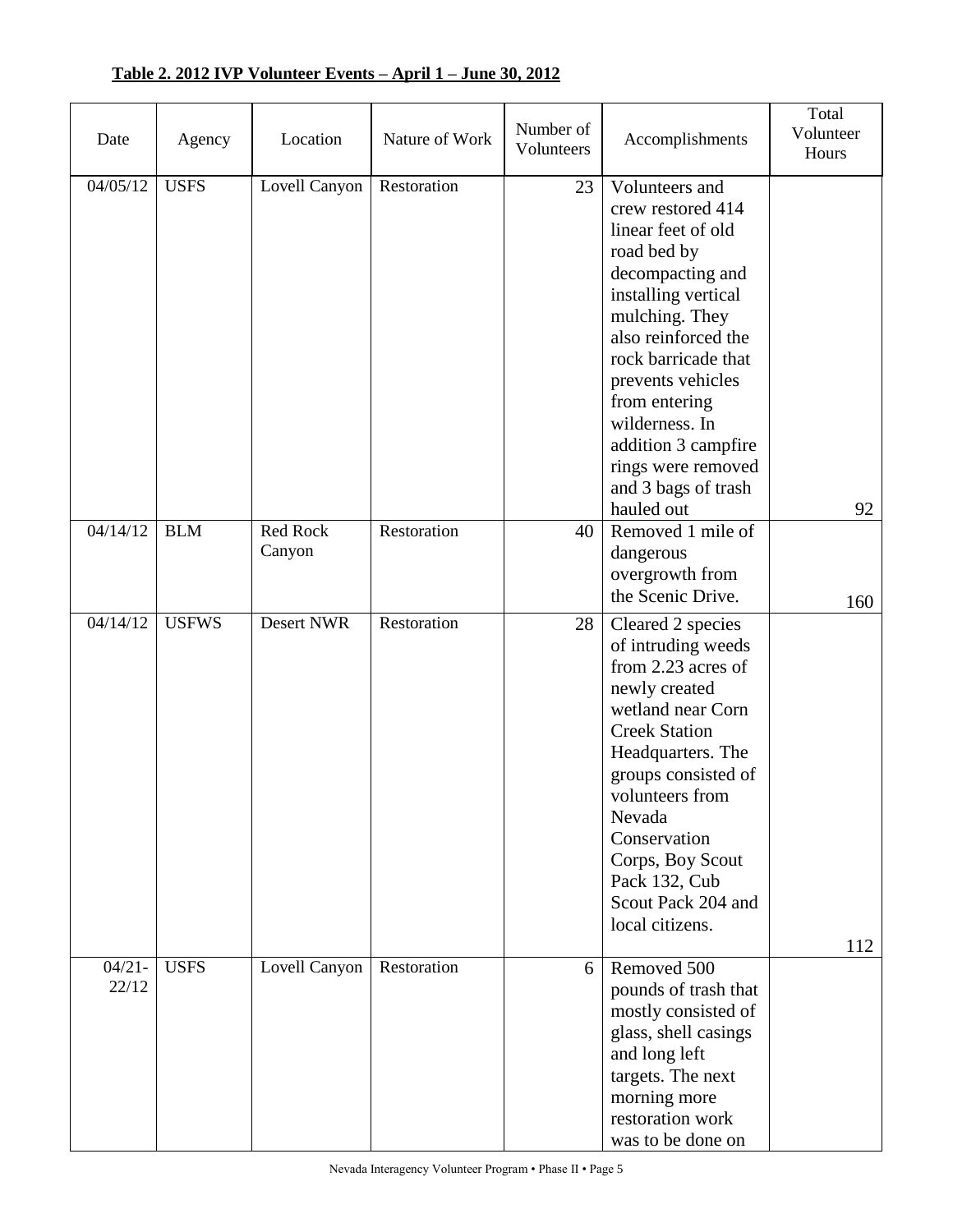|          |              |            |             |    | yet another illegal<br>road. In all 872 feet |     |
|----------|--------------|------------|-------------|----|----------------------------------------------|-----|
|          |              |            |             |    | of two-track road                            |     |
|          |              |            |             |    | was actively                                 |     |
|          |              |            |             |    | restored not to                              |     |
|          |              |            |             |    | mention the                                  |     |
|          |              |            |             |    | passively restored                           |     |
|          |              |            |             |    | road that will return                        |     |
|          |              |            |             |    | to nature on its own                         |     |
|          |              |            |             |    | due to the lack of                           |     |
|          |              |            |             |    |                                              |     |
| 04/28/12 | <b>USFWS</b> | Pahranagat |             |    | new trespass.<br>On an excellent day         |     |
|          |              | <b>NWR</b> |             |    |                                              |     |
|          |              |            |             |    | for fishing,                                 |     |
|          |              |            |             |    | Volunteers helped                            |     |
|          |              |            |             |    | stage and staff the<br>$2nd$ Annual          |     |
|          |              |            |             |    |                                              |     |
|          |              |            |             |    | Pahranagat Carp                              |     |
|          |              |            |             |    | Rodeo. Southern                              |     |
|          |              |            |             |    | Nevada family                                |     |
|          |              |            |             |    | anglers removed 47                           |     |
|          |              |            |             |    | carp from Upper                              |     |
|          |              |            |             |    | Pahranagat Lake.                             |     |
|          |              |            |             |    | Volunteers                                   |     |
|          |              |            |             |    | included members                             |     |
|          |              |            |             |    | of the Nevada                                |     |
|          |              |            |             |    | Naturalists and                              |     |
|          |              |            |             |    | local Alamo and                              |     |
|          |              |            |             |    | Las Vegas citizens.                          |     |
| 04/28/12 | <b>BLM</b>   | La Madre   | Clean-up    | 62 | Removed 60 cubic                             |     |
|          |              | Area       |             |    | yards of trash                               |     |
|          |              |            |             |    |                                              |     |
|          |              |            |             |    |                                              | 248 |
| 05/05/12 | <b>NPS</b>   | Lake Mead  | Restoration | 8  | collected                                    |     |
|          |              | <b>NRA</b> |             |    | approximately three                          |     |
|          |              |            |             |    | gallons of seeds                             |     |
|          |              |            |             |    | near the Boulder                             |     |
|          |              |            |             |    | Beach Picnic Area                            | 24  |
| 05/05/12 | <b>BLM</b>   | South      | Clean-up    | 23 | Removed over 85                              |     |
|          |              | McCullough |             |    | cubic yards of trash                         |     |
|          |              |            |             |    | not to mention 20                            |     |
|          |              |            |             |    | old tires that                               |     |
|          |              |            |             |    | someone                                      |     |
|          |              |            |             |    | thoughtlessly                                |     |
|          |              |            |             |    | dumped in the                                |     |
|          |              |            |             |    | desert.                                      | 92  |
| 05/06/12 | <b>BLM</b>   | Sunrise    | Clean-up    | 23 | Removed 40 cubic                             |     |
|          |              | Manor      |             |    | yards of trash and                           |     |
|          |              |            |             |    | debris                                       |     |
|          |              |            |             |    |                                              | 92  |
|          |              |            |             |    |                                              |     |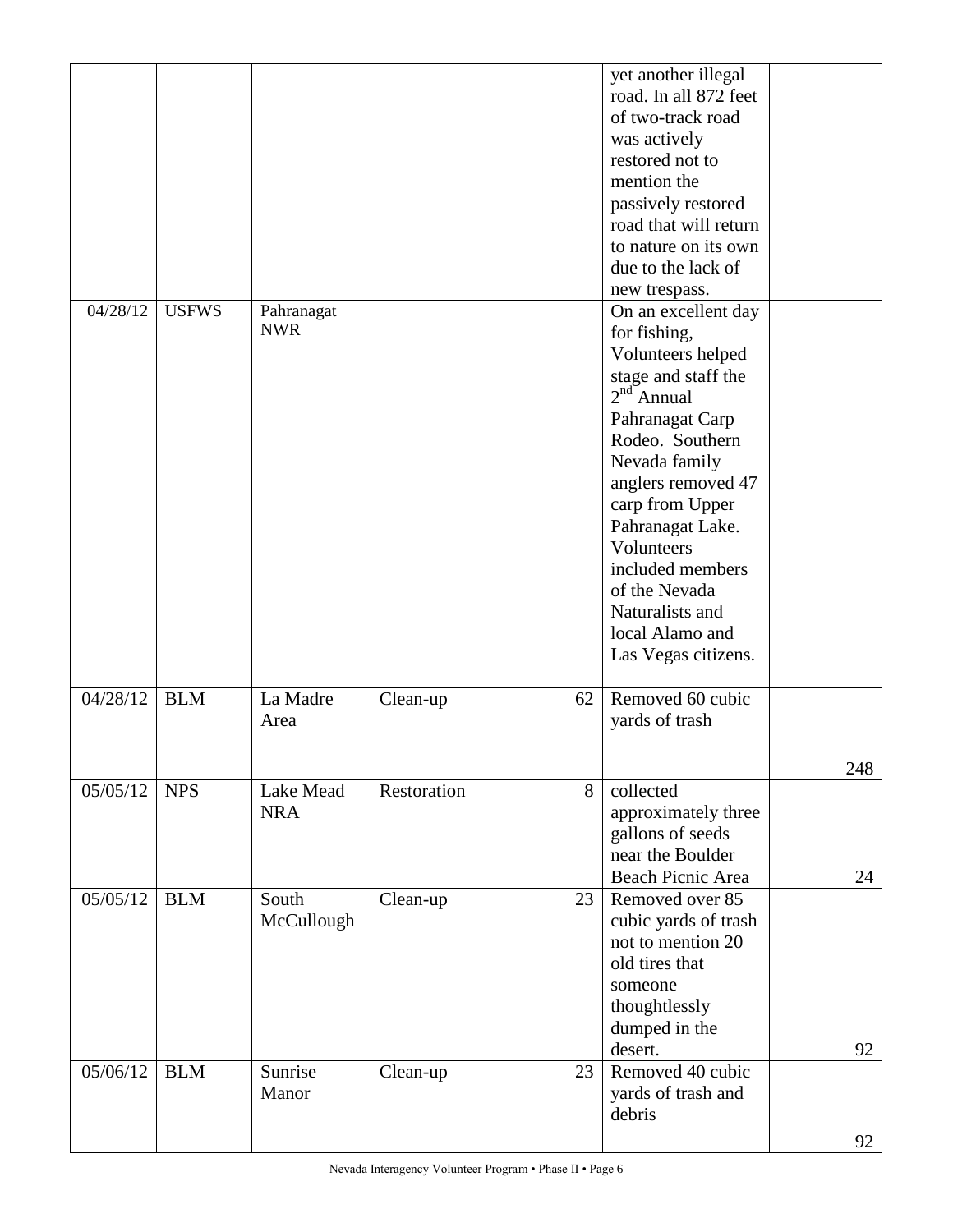| 05/12/12      | <b>USFS</b>  | Spring<br>Mountains<br><b>NRA</b> | Clean-up | 169        | Removed 2,230<br>pounds of trash<br>from Lee and Kyle<br>Canyons and Deer<br>Creek Hwy.                                                                                                                                                                                                                                                             | 507          |
|---------------|--------------|-----------------------------------|----------|------------|-----------------------------------------------------------------------------------------------------------------------------------------------------------------------------------------------------------------------------------------------------------------------------------------------------------------------------------------------------|--------------|
| 05/19/12      | <b>USFWS</b> | Desert NWR                        | Clean-up | 6          | Between the<br>campground and<br>the Mormon Well<br>area these<br>volunteers and<br>partners removed<br>344ft of pipe. This<br>pipe will be<br>recycled as deep<br>water irrigation<br>pipes in restoration<br>areas around Corn<br>Creek. They also<br>removed 5 cubic<br>yards of trash from<br>a back country<br>spring in mule deer<br>habitat. | 24           |
| <b>TOTALS</b> | <u> 11</u>   |                                   |          | <u>388</u> |                                                                                                                                                                                                                                                                                                                                                     | <u>1,351</u> |

**Table 2 shows the details of the types of events that were conducted with the assistance of the IVP team from April to June 2012.**

#### **Task 6. Evaluate, refine, enhance, and deliver interagency volunteer orientation and training program.**

The IVP team will resume interagency volunteer orientation training using the newly created DVD's.

In addition, one training was held this quarter. The following table highlights the training.

| Date/Time               | <b>Event Name</b>    | Location                                           | <b>Description</b>      | Number of<br><b>Volunteers</b><br><b>Attended</b> |
|-------------------------|----------------------|----------------------------------------------------|-------------------------|---------------------------------------------------|
| May 19, 2012<br>9:00 AM | <b>First Aid/CPR</b> | Lake Mead Water Safety<br><b>Training Building</b> | Volunteer<br>Enrichment |                                                   |

#### **Table 3. January- March 2012 Trainings**